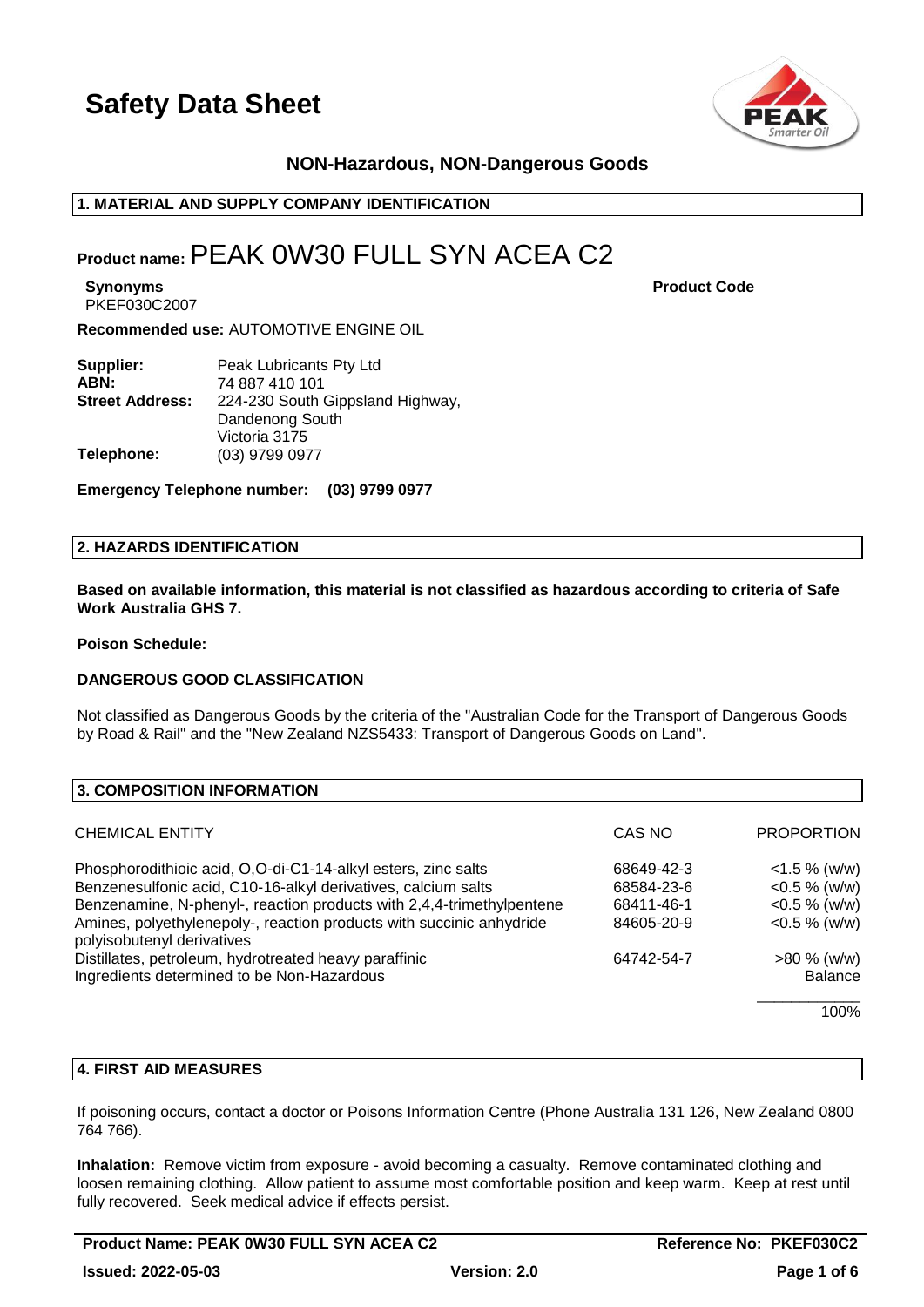

**Skin Contact:** If skin or hair contact occurs, remove contaminated clothing and flush skin and hair with running water. If swelling, redness, blistering or irritation occurs seek medical assistance.

**Eye contact:** If in eyes wash out immediately with water. In all cases of eye contamination it is a sensible precaution to seek medical advice.

**Ingestion:** Rinse mouth with water. If swallowed, do NOT induce vomiting. Give a glass of water to drink. Never give anything by the mouth to an unconscious patient. If vomiting occurs give further water. Seek medical advice.

**PPE for First Aiders:** Wear safety shoes, gloves, safety glasses. Available information suggests that gloves made from nitrile rubber should be suitable for intermittent contact. However, due to variations in glove construction and local conditions, the user should make a final assessment. Always wash hands before smoking, eating, drinking or using the toilet. Wash contaminated clothing and other protective equipment before storing or re-using.

**Notes to physician:** Treat symptomatically.

# **5. FIRE FIGHTING MEASURES**

**Hazchem Code:** Not applicable.

**Suitable extinguishing media:** If material is involved in a fire use water fog (or if unavailable fine water spray), alcohol resistant foam, standard foam, dry agent (carbon dioxide, dry chemical powder).

**Specific hazards:** Combustible material.

**Fire fighting further advice:** On burning or decomposing may emit toxic fumes. Fire fighters to wear selfcontained breathing apparatus and suitable protective clothing if risk of exposure to vapour or products of combustion or decomposition.

# **6. ACCIDENTAL RELEASE MEASURES**

## **SMALL SPILLS**

Wear protective equipment to prevent skin and eye contamination. Avoid inhalation of vapours or dust. Wipe up with absorbent (clean rag or paper towels). Collect and seal in properly labelled containers or drums for disposal.

## **LARGE SPILLS**

Clear area of all unprotected personnel. Slippery when spilt. Avoid accidents, clean up immediately. Wear protective equipment to prevent skin and eye contamination and the inhalation of vapours. Work up wind or increase ventilation. Contain - prevent run off into drains and waterways. Use absorbent (soil, sand or other inert material). Collect and seal in properly labelled containers or drums for disposal. If contamination of crops, sewers or waterways has occurred advise local emergency services.

## **Dangerous Goods - Initial Emergency Response Guide No:** Not applicable

## **7. HANDLING AND STORAGE**

**Handling:** Avoid eye contact and repeated or prolonged skin contact. Avoid inhalation of vapour, mist or aerosols.

**Storage:** Store in a cool, dry, well-ventilated place and out of direct sunlight. Store away from foodstuffs. Store away from incompatible materials described in Section 10. Store away from sources of heat and/or ignition. Keep container standing upright. Keep containers closed when not in use - check regularly for leaks.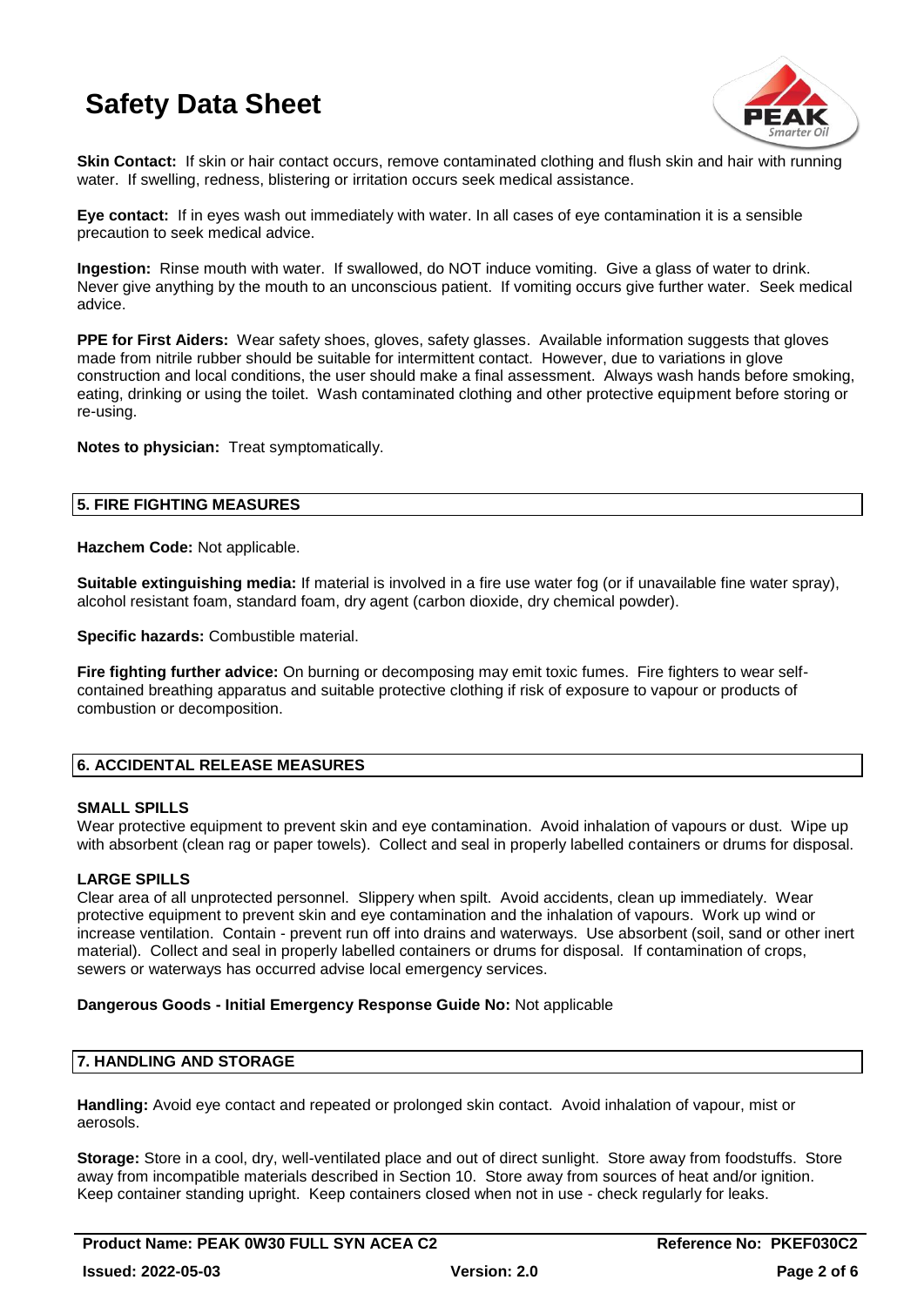

# **8. EXPOSURE CONTROLS / PERSONAL PROTECTION**

**National occupational exposure limits:** No value assigned for this specific material by Safe Work Australia.

**Biological Limit Values:** As per the "National Model Regulations for the Control of Workplace Hazardous Substances (Safe Work Australia)" the ingredients in this material do not have a Biological Limit Allocated.

**Engineering Measures:** Natural ventilation should be adequate under normal use conditions.

**Personal Protection Equipment:** SAFETY SHOES, GLOVES, SAFETY GLASSES.

Personal protective equipment (PPE) must be suitable for the nature of the work and any hazard associated with the work as identified by the risk assessment conducted.

Wear safety shoes, gloves, safety glasses. Available information suggests that gloves made from nitrile rubber should be suitable for intermittent contact. However, due to variations in glove construction and local conditions, the user should make a final assessment. Always wash hands before smoking, eating, drinking or using the toilet. Wash contaminated clothing and other protective equipment before storing or re-using.

**Hygiene measures:** Keep away from food, drink and animal feeding stuffs. When using do not eat, drink or smoke. Wash hands prior to eating, drinking or smoking. Avoid contact with clothing. Avoid eye contact and repeated or prolonged skin contact. Avoid inhalation of vapour, mist or aerosols. Ensure that eyewash stations and safety showers are close to the workstation location.

### **9. PHYSICAL AND CHEMICAL PROPERTIES**

| <b>Material Family:</b> | Hydrocarbon Liquid |
|-------------------------|--------------------|
| <b>Base Units:</b>      | Litres             |
| Form:                   | Oily Liquid        |
| Colour:                 | Light Brown        |

**Solubility in water:** Insoluble **Density:** 0.843kg/l @ 15C Flash Point (°C): >210C **Viscosity:** 9.7cSt @ 100C

(Typical values only - consult specification sheet)  $N Av = Not available, N App = Not applicable$ 

### **10. STABILITY AND REACTIVITY**

**Chemical stability:** This material is thermally stable when stored and used as directed.

**Conditions to avoid:** Elevated temperatures and sources of ignition.

**Incompatible materials:** Oxidising agents.

**Hazardous decomposition products:** Oxides of carbon and nitrogen, smoke and other toxic fumes.

**Hazardous reactions:** No known hazardous reactions.

### **11. TOXICOLOGICAL INFORMATION**

No adverse health effects expected if the product is handled in accordance with this Safety Data Sheet and the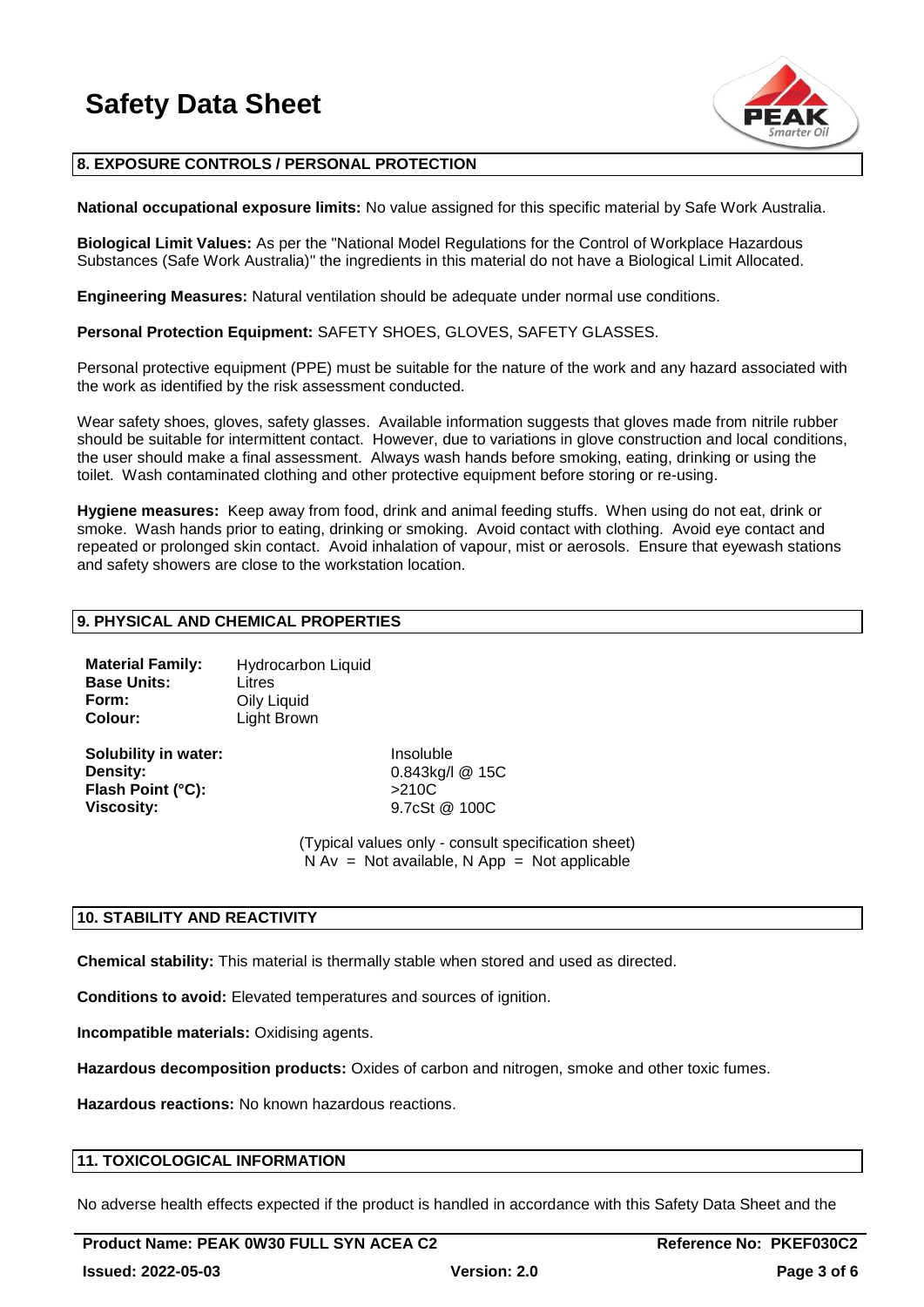

product label. Symptoms or effects that may arise if the product is mishandled and overexposure occurs are:

### **Acute Effects**

**Inhalation:** Material may be an irritant to mucous membranes and respiratory tract.

**Skin contact:** Contact with skin may result in irritation.

**Ingestion:** Swallowing can result in nausea, vomiting and irritation of the gastrointestinal tract.

**Eye contact:** May be an eye irritant.

### **Acute toxicity**

**Inhalation:** This material has been classified as not hazardous for acute inhalation exposure. Acute toxicity estimate (based on ingredients):  $LC_{50} > 20.0$  mg/L for vapours or  $LC_{50} > 5.0$  mg/L for dust and mist.

**Skin contact:** This material has been classified as not hazardous for acute dermal exposure. Acute toxicity estimate (based on ingredients):  $LD_{50} > 2,000$  mg/Kg bw

**Ingestion:** This material has been classified as not hazardous for acute ingestion exposure. Acute toxicity estimate (based on ingredients):  $LD_{50} > 2,000$  mg/Kg bw

**Corrosion/Irritancy:** Eye: this material has been classified as not corrosive or irritating to eyes. Skin: this material has been classified as not corrosive or irritating to skin.

**Sensitisation:** Inhalation: this material has been classified as not a respiratory sensitiser. Skin: this material has been classified as not a skin sensitiser.

**Aspiration hazard:** This material has been classified as not an aspiration hazard.

**Specific target organ toxicity (single exposure):** This material has been classified as not a specific hazard to target organs by a single exposure.

## **Chronic Toxicity**

**Mutagenicity:** This material has been classified as not a mutagen.

**Carcinogenicity:** This material has been classified as not a carcinogen.

**Reproductive toxicity (including via lactation):** This material has been classified as not a reproductive toxicant.

**Specific target organ toxicity (repeat exposure):** This material has been classified as not a specific hazard to target organs by repeat exposure.

## **12. ECOLOGICAL INFORMATION**

Avoid contaminating waterways.

**Acute aquatic hazard:** This material has been classified as not hazardous for acute aquatic exposure. Acute toxicity estimate (based on ingredients): > 100 mg/L

**Long-term aquatic hazard:** This material has been classified as not hazardous for chronic aquatic exposure. Non-rapidly or rapidly degradable substance for which there are adequate chronic toxicity data available OR in the absence of chronic toxicity data, Acute toxicity estimate (based on ingredients): >100 mg/L, where the substance is not rapidly degradable and/or BCF  $<$  500 and/or log K<sub>ow</sub>  $<$  4.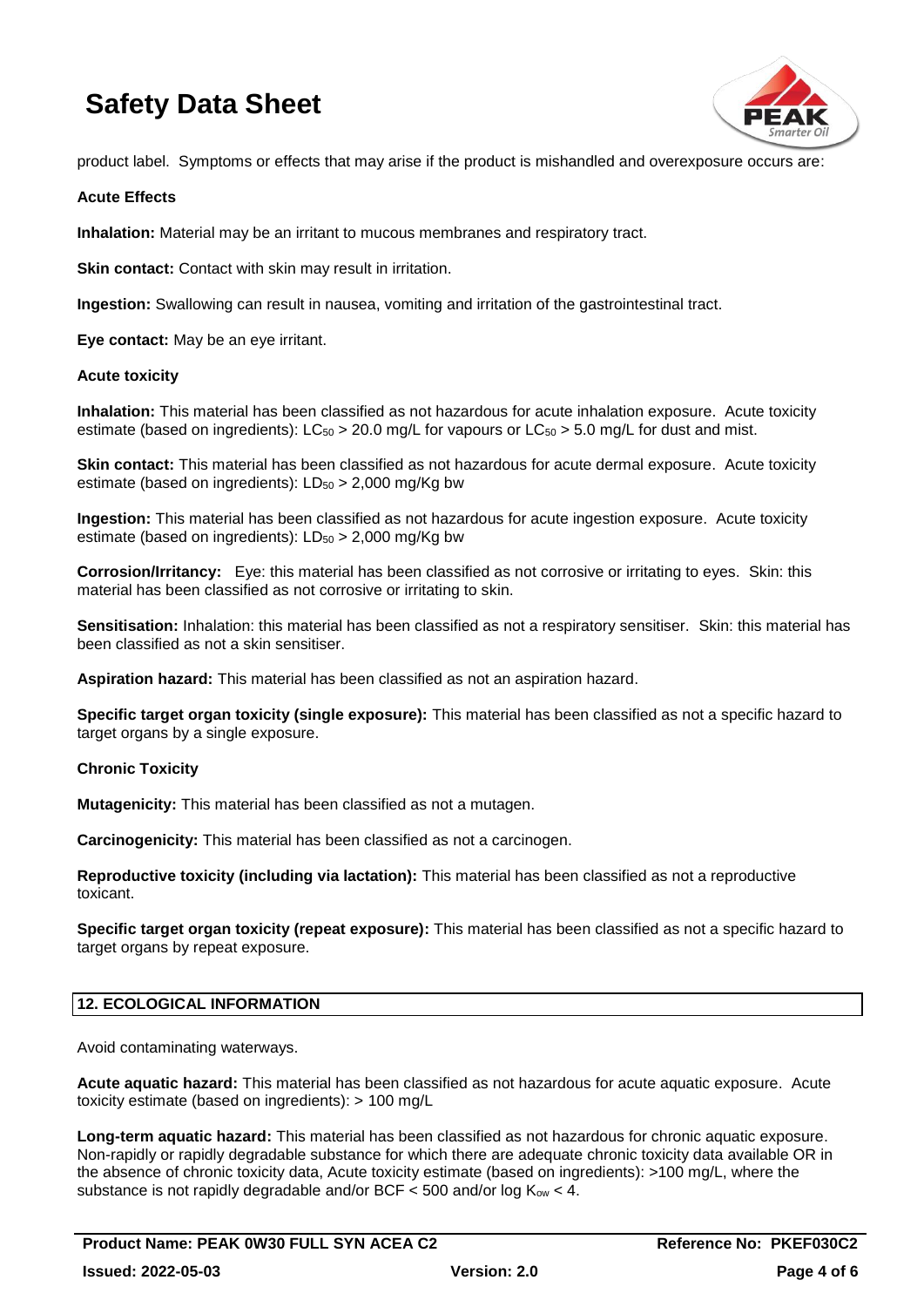

**Ecotoxicity:** No information available.

**Persistence and degradability:** No information available.

**Bioaccumulative potential:** No information available.

**Mobility:** No information available.

### **13. DISPOSAL CONSIDERATIONS**

Persons conducting disposal, recycling or reclamation activities should ensure that appropriate personal protection equipment is used, see "Section 8. Exposure Controls and Personal Protection" of this SDS.

If possible material and its container should be recycled. If material or container cannot be recycled, dispose in accordance with local, regional, national and international Regulations.

### **14. TRANSPORT INFORMATION**

### **ROAD AND RAIL TRANSPORT**

Not classified as Dangerous Goods by the criteria of the "Australian Code for the Transport of Dangerous Goods by Road & Rail" and the "New Zealand NZS5433: Transport of Dangerous Goods on Land".

### **MARINE TRANSPORT**

Not classified as Dangerous Goods by the criteria of the International Maritime Dangerous Goods Code (IMDG Code) for transport by sea.

### **AIR TRANSPORT**

Not classified as Dangerous Goods by the criteria of the International Air Transport Association (IATA) Dangerous Goods Regulations for transport by air.

# **15. REGULATORY INFORMATION**

## **This material is not subject to the following international agreements:**

Montreal Protocol (Ozone depleting substances) The Stockholm Convention (Persistent Organic Pollutants) The Rotterdam Convention (Prior Informed Consent) Basel Convention (Hazardous Waste) International Convention for the Prevention of Pollution from Ships (MARPOL)

### **This material/constituent(s) is covered by the following requirements:**

The Standard for the Uniform Scheduling of Medicines and Poisons (SUSMP) established under the Therapeutic Goods Act (Commonwealth): .

### **16. OTHER INFORMATION**

Reasons for issue: Revised 5 Yearly Revision

This information was prepared in good faith from the best information available at the time of issue. It is based on the present level of research and to this extent we believe it is accurate. However, no guarantee of accuracy is made or implied and since conditions of use are beyond our control, all information relevant to usage is offered without warranty. The manufacturer will not be held responsible for any unauthorised use of this information or for any modified or altered versions.